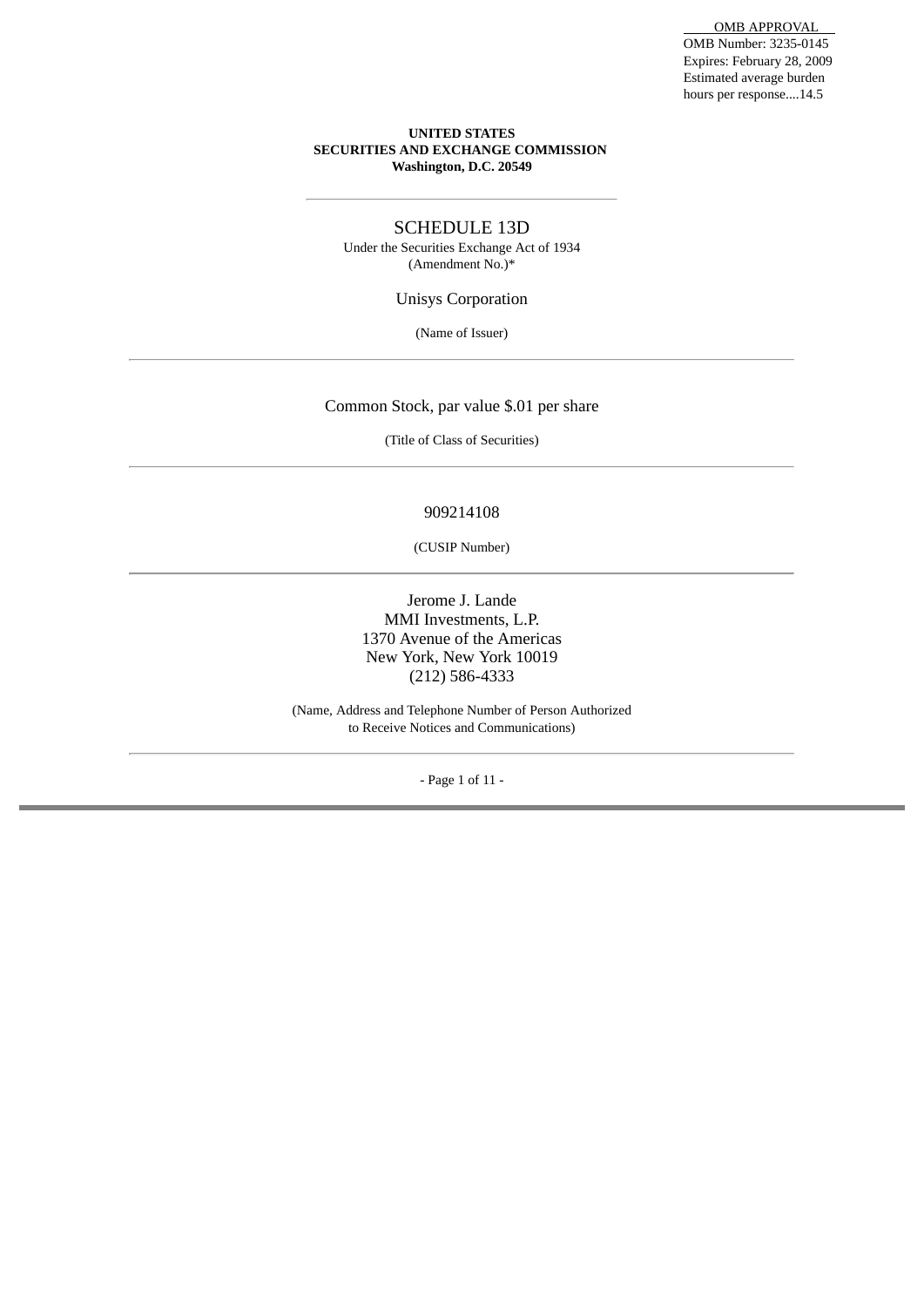#### (Date of Event which Requires Filing of this Statement)

If the filing person has previously filed a statement on Schedule 13G to report the acquisition that is the subject of this Schedule 13D, and is filing this schedule because of Sections 240.13d-1(e), 240.13d-1(f) or 240.13d-1(g), check the following box. //

**Note:** Schedules filed in paper format shall include a signed original and five copies of the schedule, including all exhibits. See Section 240.13d-7 for other parties to whom copies are to be sent.

\* The remainder of this cover page shall be filled out for a reporting person's initial filing on this form with respect to the subject class of securities, and for any subsequent amendment containing information which would alter disclosures provided in a prior cover page.

The information required on the remainder of this cover page shall not be deemed to be "filed" for the purpose of Section 18 of the Securities Exchange Act of 1934 ("Act") or otherwise subject to the liabilities of that section of the Act but shall be subject to all other provisions of the Act (however, see the Notes).

#### **PERSONS WHO RESPOND TO THE COLLECTION OF INFORMATION CONTAINED IN THIS FORM ARE NOT REQUIRED TO RESPOND UNLESS THE FORM DISPLAYS A CURRENTLY VALID OMB CONTROL NUMBER.**

- Page 2 of 11 -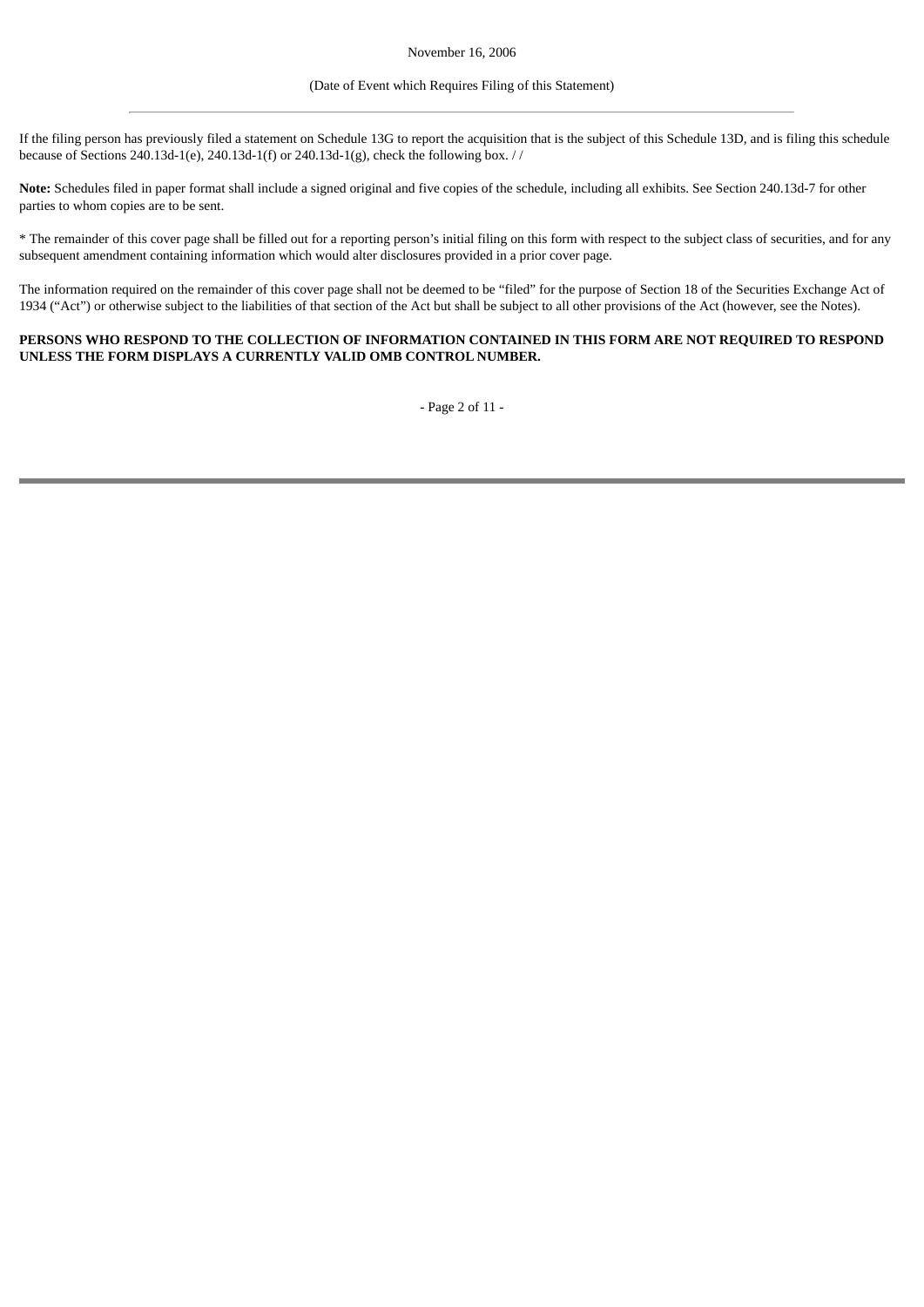| 1.                                | I.R.S. IDENTIFICATION NOS. OF ABOVE PERSONS<br>(ENTITIES ONLY): 141810589               |                       |  |
|-----------------------------------|-----------------------------------------------------------------------------------------|-----------------------|--|
| 2.                                | CHECK THE APPROPRIATE BOX IF A MEMBER OF A GROUP<br>(SEE INSTRUCTIONS)                  | $(a)$ [ ]<br>$(b)$ [] |  |
| 3.                                | <b>SEC USE ONLY</b>                                                                     |                       |  |
| 4.                                | SOURCE OF FUNDS (SEE INSTRUCTIONS)                                                      | O <sub>O</sub>        |  |
| 5.                                | CHECK IF DISCLOSURE OF LEGAL PROCEEDINGS IS REQUIRED<br>PURSUANT TO ITEM 2(d) OR 2(e)   | $[ \ ]$               |  |
| 6.                                | CITIZENSHIP OR PLACE OF ORGANIZATION                                                    | Delaware              |  |
| <b>NUMBER OF</b><br><b>SHARES</b> | 7. SOLE VOTING POWER                                                                    | 20,621,700            |  |
| <b>OWNED BY</b>                   | BENEFICIALLY 8. SHARED VOTING POWER                                                     |                       |  |
| <b>EACH</b><br><b>REPORTING</b>   | 9. SOLE DISPOSITIVE POWER                                                               | 20,621,700            |  |
| <b>PERSON</b><br><b>WITH</b>      | 10. SHARED DISPOSITIVE POWER                                                            |                       |  |
| 11.                               | AGGREGATE AMOUNT BENEFICIALLY OWNED BY EACH<br><b>REPORTING PERSON</b>                  | 20,621,700            |  |
| 12.                               | CHECK IF THE AGGREGATE AMOUNT IN ROW (11) EXCLUDES<br>CERTAIN SHARES (SEE INSTRUCTIONS) | $\left[ \ \right]$    |  |
| 13.                               | PERCENT OF CLASS REPRESENTED BY AMOUNT IN ROW (11)                                      | 6.0%                  |  |
| 14.                               | TYPE OF REPORTING PERSON (SEE INSTRUCTIONS)                                             | PN                    |  |
|                                   |                                                                                         |                       |  |

- Page 3 of 11 -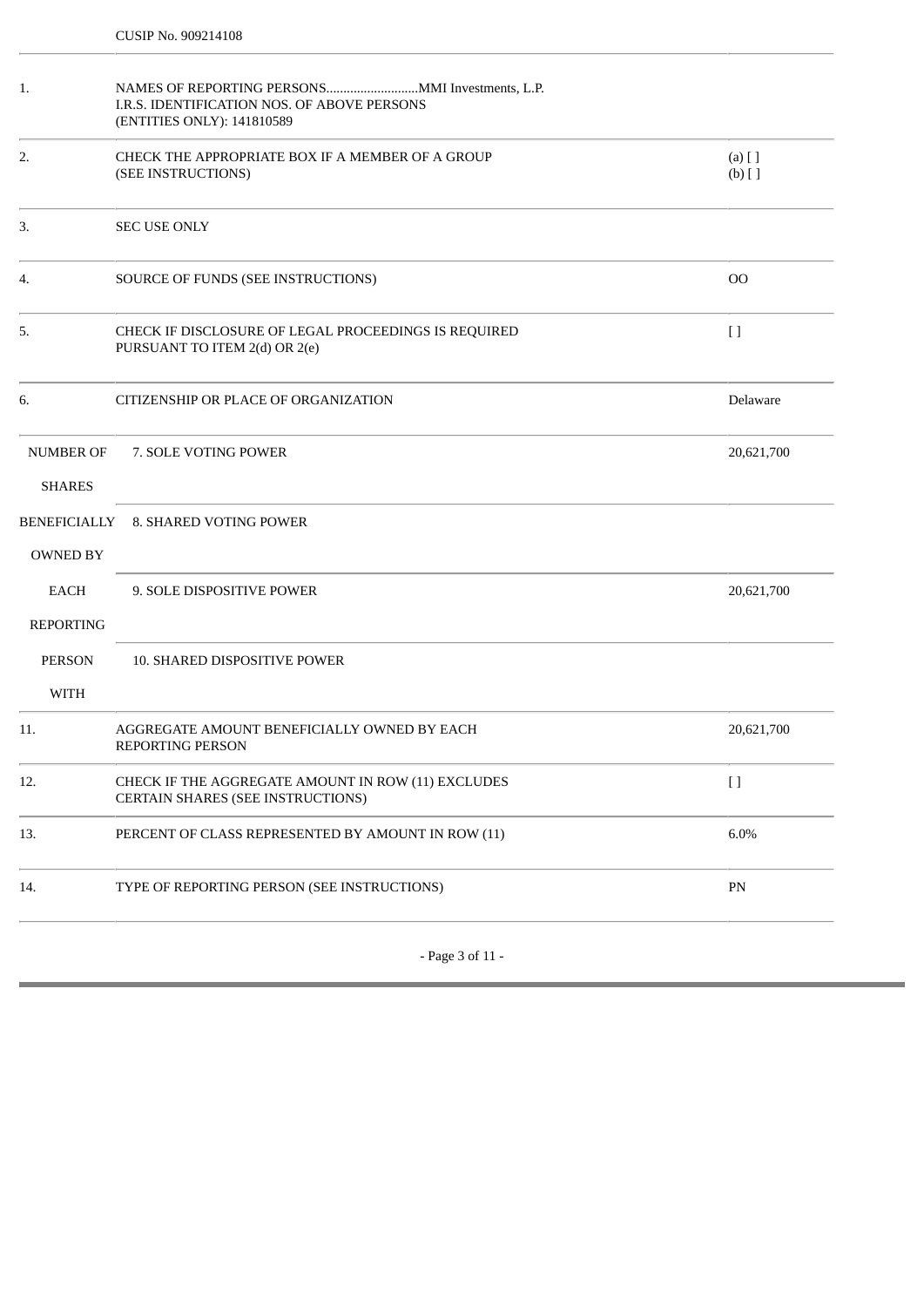| 1.                              | I.R.S. IDENTIFICATION NOS. OF ABOVE PERSONS<br>(ENTITIES ONLY): 141814578               |                       |  |
|---------------------------------|-----------------------------------------------------------------------------------------|-----------------------|--|
| 2.                              | CHECK THE APPROPRIATE BOX IF A MEMBER OF A GROUP<br>(SEE INSTRUCTIONS)                  | $(a)$ [ ]<br>$(b)$ [] |  |
| 3.                              | <b>SEC USE ONLY</b>                                                                     |                       |  |
| 4.                              | SOURCE OF FUNDS (SEE INSTRUCTIONS)                                                      | AF                    |  |
| 5.                              | CHECK IF DISCLOSURE OF LEGAL PROCEEDINGS IS REQUIRED<br>PURSUANT TO ITEM 2(d) OR 2(e)   | $[ \ ]$               |  |
| 6.                              | CITIZENSHIP OR PLACE OF ORGANIZATION                                                    | Delaware              |  |
| NUMBER OF<br><b>SHARES</b>      | 7. SOLE VOTING POWER                                                                    | 20,621,700            |  |
| OWNED BY                        | BENEFICIALLY 8. SHARED VOTING POWER                                                     |                       |  |
| <b>EACH</b><br><b>REPORTING</b> | 9. SOLE DISPOSITIVE POWER                                                               | 20,621,700            |  |
| <b>PERSON</b><br><b>WITH</b>    | 10. SHARED DISPOSITIVE POWER                                                            |                       |  |
| 11.                             | AGGREGATE AMOUNT BENEFICIALLY OWNED BY EACH<br><b>REPORTING PERSON</b>                  | 20,621,700            |  |
| 12.                             | CHECK IF THE AGGREGATE AMOUNT IN ROW (11) EXCLUDES<br>CERTAIN SHARES (SEE INSTRUCTIONS) | $[ \ ]$               |  |
| 13.                             | PERCENT OF CLASS REPRESENTED BY AMOUNT IN ROW (11)                                      | 6.0%                  |  |
| 14.                             | TYPE OF REPORTING PERSON (SEE INSTRUCTIONS)                                             | O <sub>O</sub>        |  |
|                                 |                                                                                         |                       |  |

- Page 4 of 11 -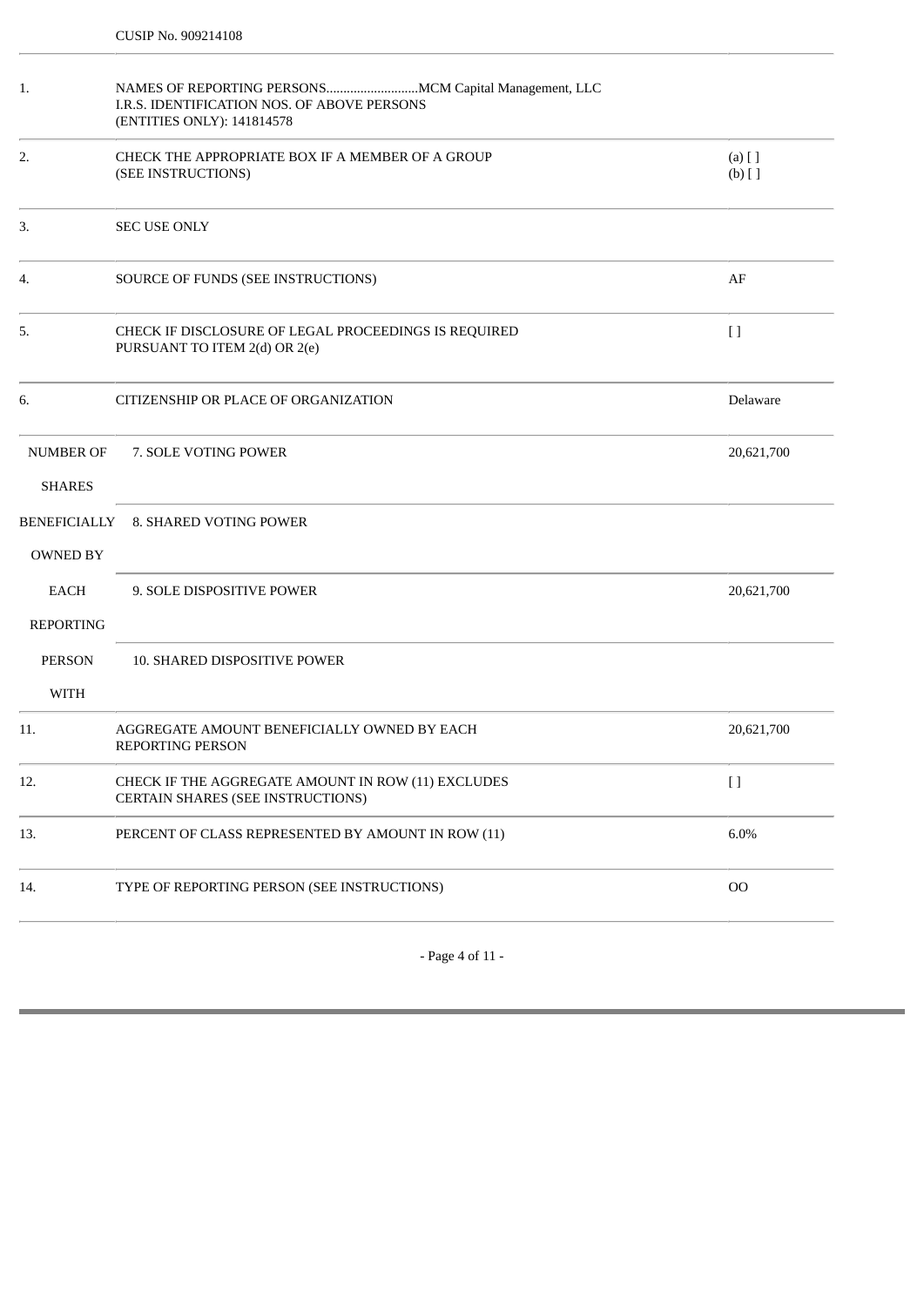# **ITEM 1. SECURITY AND ISSUES**

 This statement on Schedule 13D (this "Statement") relates to the Common Stock, par value \$.01 per share (the "Common Stock"), of Unisys Corporation, a Delaware corporation (the "Issuer" or the "Company"), the principal executive offices of which are located at Unisys Way, Blue Ball, Pennsylvania 19424.

# **ITEM 2. IDENTITY AND BACKGROUND**

 (a) This statement is being filed on behalf of (i) MMI Investments, L.P., a Delaware limited partnership ("MMI Investments") and (ii) MCM Capital Management, LLC, a Delaware limited liability company that is the sole general partner of MMI Investments ("MCM"). MMI Investments and MCM are herein together sometimes called the "Reporting Persons". Set forth on Schedule I, annexed to this Statement and incorporated herein by reference, are the name, business address and present principal occupation or employment, and the name and address of any corporation or other organization in which such occupation or employment is conducted, of each voting member (each of whom is also an executive officer) of MCM as of the date hereof.

(b) The business address of both of the Reporting Persons is 1370 Avenue of the Americas, New York, New York 10019.

 (c) MMI Investments is engaged primarily in the business of investing in publicly traded securities. MCM is the sole general partner of MMI Investments and its principal business is investing in publicly traded securities.

 (d) Neither of the Reporting Persons nor, to each Reporting Person's knowledge, any individual listed on Schedule I, is required to disclose legal proceedings pursuant to Item 2(d) of Schedule 13D.

 (e) Neither of the Reporting Persons nor, to each Reporting Person's knowledge, any individual listed on Schedule I, is required to disclose legal proceedings pursuant to Item 2(e) of Schedule 13D.

(f) To each Reporting Person's knowledge, each of the individuals identified on Schedule I is a citizen of the United States.

#### **ITEM 3. SOURCE AND AMOUNT OF FUNDS OR OTHER CONSIDERATION**

 The total purchase price of the 20,621,700 shares of Common Stock (the "Shares") purchased by MMI Investments was \$133,727,480; the source of funds is a combination of MMI's working capital and margin loans. These margin loans were obtained from Bear, Stearns & Co. Inc. and Merrill Lynch & Co. under customary terms and conditions. The entire principal amount of such margin loans remains outstanding as of the date of this Statement.

## **ITEM 4. PURPOSE OF TRANSACTION**

 MMI Investments purchased the Shares as part of its investment activities. The Reporting Persons intend to review and evaluate the investment by MMI Investments in the Common Stock of the Issuer on an ongoing basis and may, depending upon their evaluation of the business and prospects of the Issuer, or such other considerations as they may deem relevant, determine to increase, decrease, or dispose of MMI Investments' holdings of Common Stock. As a part of such review and evaluation, the Reporting Persons may communicate with the Issuer's management, directors and other shareholders.

 Other than as described in this Item 4, neither Reporting Person, nor, to the knowledge of each Reporting Person, any individuals listed on Schedule I, has any current plan or proposal that relates to or would result in any of the transactions or other matters specified in clauses (a) through (j) of Item 4 of Schedule 13D; provided that the Reporting Persons reserve the right to develop such plans or proposals.

- Page 5 of 11 -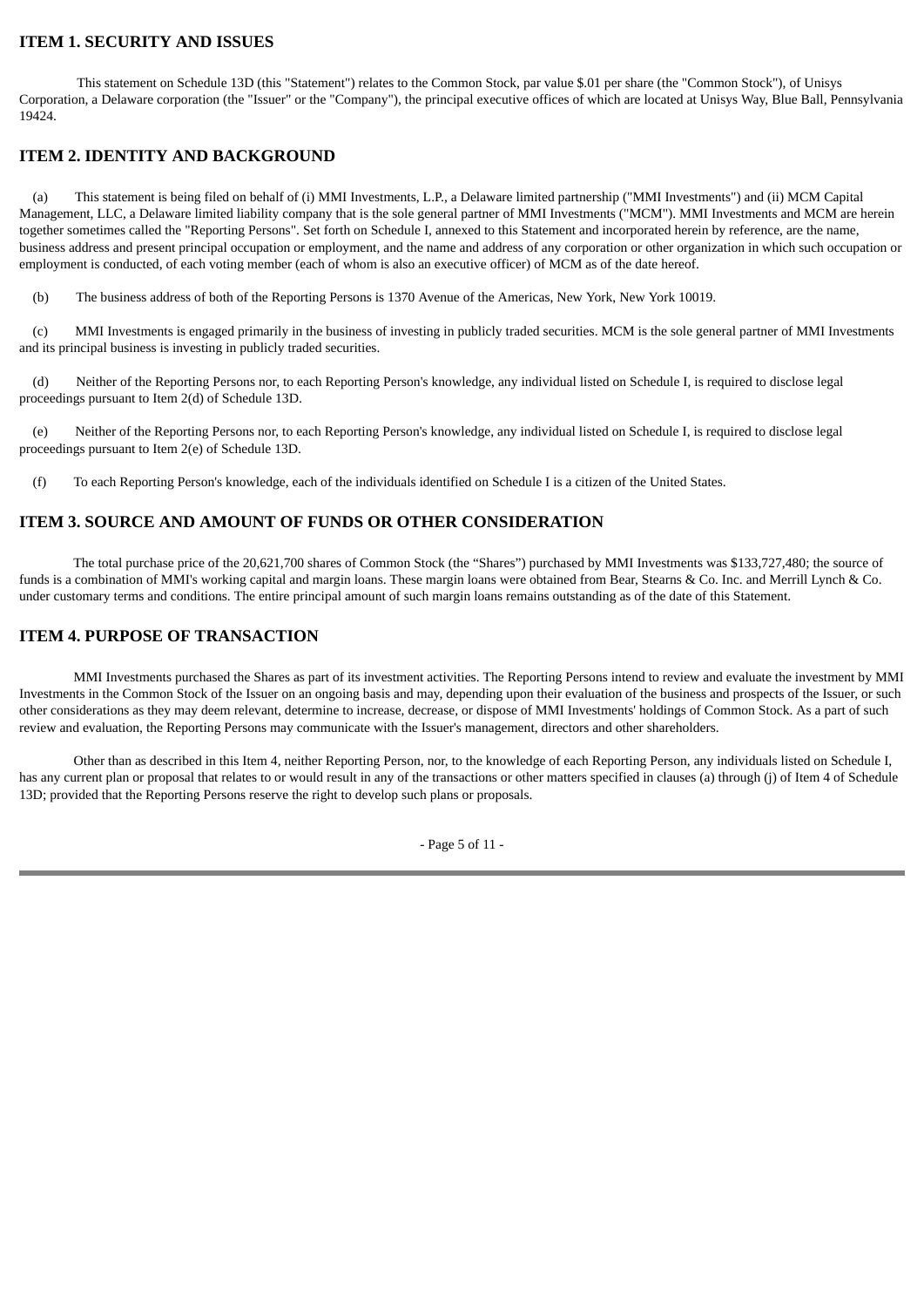# **ITEM 5. INTEREST IN SECURITIES OF THE ISSUER**

 (a)-(b) Based on 344,577,714 shares of Common Stock outstanding as of September 30, 2006, as reported in the Issuer's Quarterly Report on Form 10-Q for the fiscal quarter ended September 30, 2006 filed with the SEC on October 27, 2006, the Shares owned by MMI Investments represent approximately 6.0% of the outstanding Common Stock. MMI Investments has the sole power to direct the vote and disposition of such Shares on the date of this Statement. However, by virtue of being the general partner of MMI Investments, MCM may be deemed to be the beneficial owner of the Shares owned by MMI Investments and to have sole power over the voting and disposition of such Shares as a result of its having the sole power to make voting and disposition decisions on behalf of MMI Investments with respect to such Shares.

 Except for the Shares owned by MMI Investments, as of the date hereof, neither MCM nor, to MMI Investments' and MCM's knowledge, any of the persons listed on Schedule I, owns any Common Stock of the Issuer or has any right to acquire, directly or indirectly, any beneficial ownership of other Common Stock of the Issuer.

 (c) Except for the open market purchases of Common Stock by MMI Investments set forth in Schedule II attached hereto and incorporated herein by reference, there have been no transactions with respect to the Common Stock during the past 60 days by MMI Investments, MCM, or, to either Reporting Person's knowledge, any of the persons listed on Schedule I.

 (d) No person other than MMI Investments is known to either Reporting Person to have the right to receive or the power to direct the receipt of dividends from or the proceeds from the sale of, any of the Shares referred to in Item 5(a) above.

(e) Not applicable.

### **ITEM 6. CONTRACTS, ARRANGEMENTS, UNDERSTANDINGS, OR RELATIONSHIPS WITH RESPECT TO SECURITIES OF THE ISSUER**

 By virtue of being the general partner of MMI Investments, MCM may be deemed to be the beneficial owner of the Shares of the Issuer owned by MMI Investments. Other than as described in Item 3 of this Statement (and the Joint Filing Agreement filed as an Exhibit to this Statement), there are no contracts, arrangements or understandings between the Reporting Persons or between either of the Reporting Persons and any other person with respect to any securities of the Issuer.

### **ITEM 7. MATERIAL TO BE FILED AS EXHIBITS**

See Exhibit Index appearing elsewhere herein, which is incorporated herein by reference.

- Page 6 of 11 -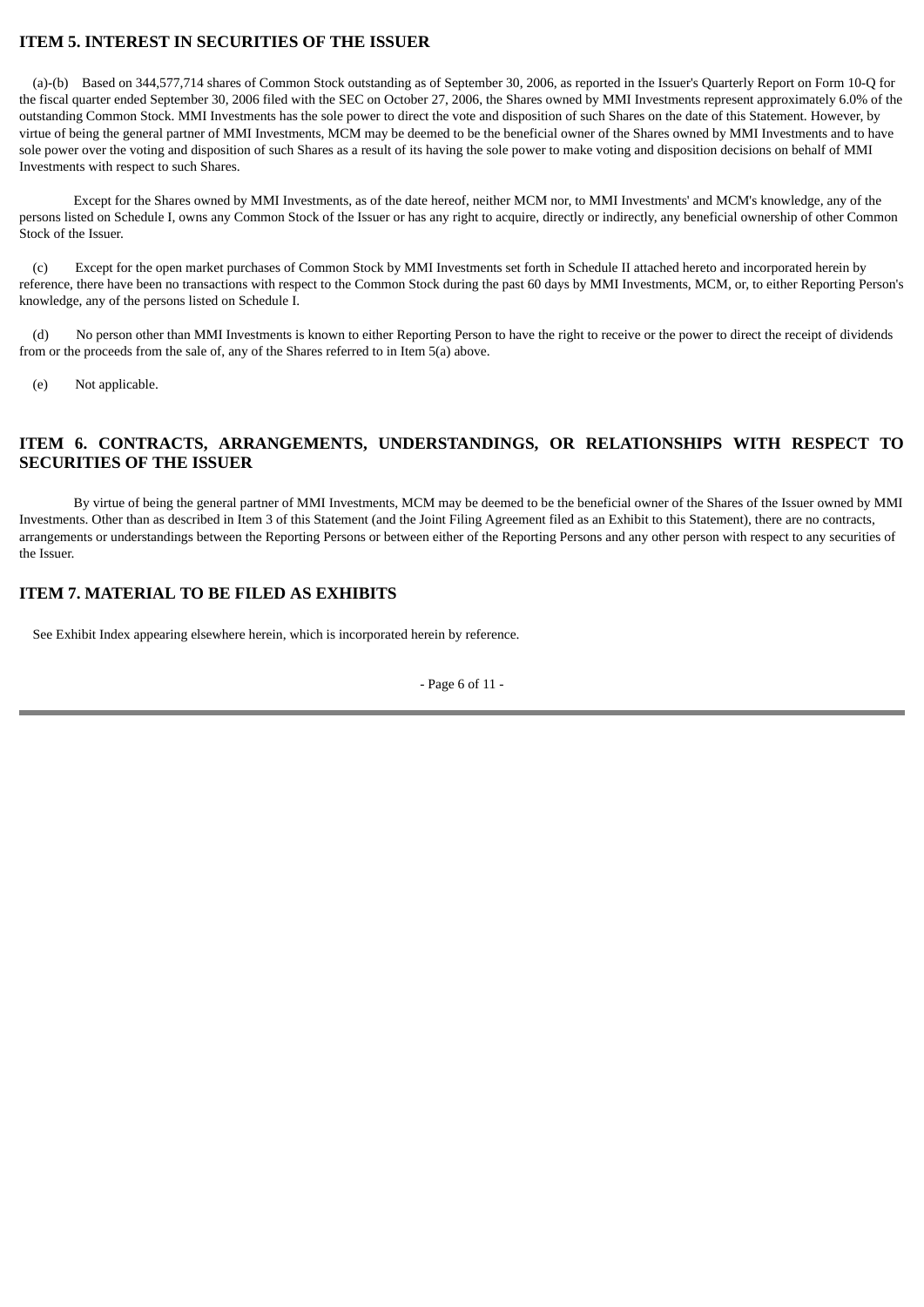# **SIGNATURE**

 After reasonable inquiry and to the best of my knowledge and belief, the undersigned certify that the information set forth in this statement is true, complete, and correct.

Pursuant to Rule 13d-1(k) (1) (iii) of Regulation 13D-G of the General Rules and Regulations of the Securities and Exchange Commission under the Securities Exchange Act of 1934, as amended, the undersigned agree that the attached statement is filed on behalf of each of them.

Date: November 27, 2006

#### MMI INVESTMENTS, L.P.

By: MCM Capital Management, LLC General Partner

By: /s/ JEROME J. LANDE Jerome J. Lande Executive Vice President

#### MCM CAPITAL MANAGEMENT, LLC

By: /s/ JEROME J. LANDE Jerome J. Lande Executive Vice President

- Page 7 of 11 -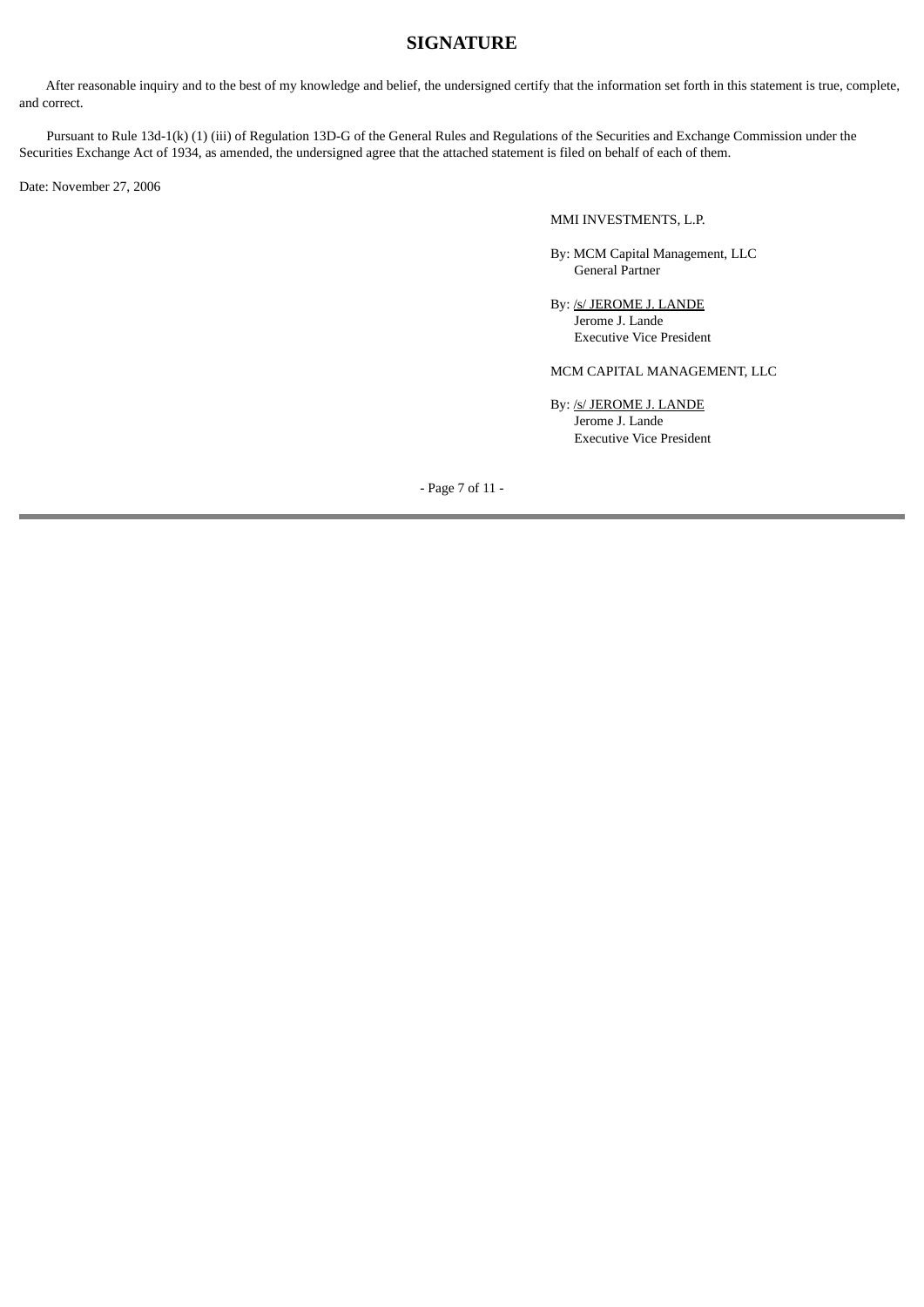# **SCHEDULE I**

#### **MCM Capital Management, LLC ("MCM") Voting Members and Executive Officers**

John S. Dyson 1370 Avenue of the Americas New York, New York 10019

Clay B. Lifflander 1370 Avenue of the Americas New York, New York 10019

#### **Name and Business Address Position and Principal Occupation**

Voting Member and Chairman of MCM; Voting Member and Chairman of Millcap Advisors, LLC ("Millcap"), a Delaware limited liability company 1370 Avenue of the Americas, New York, New York 10019

Voting Member and President of MCM; Voting Member and President of Millcap

- Page 8 of 11 -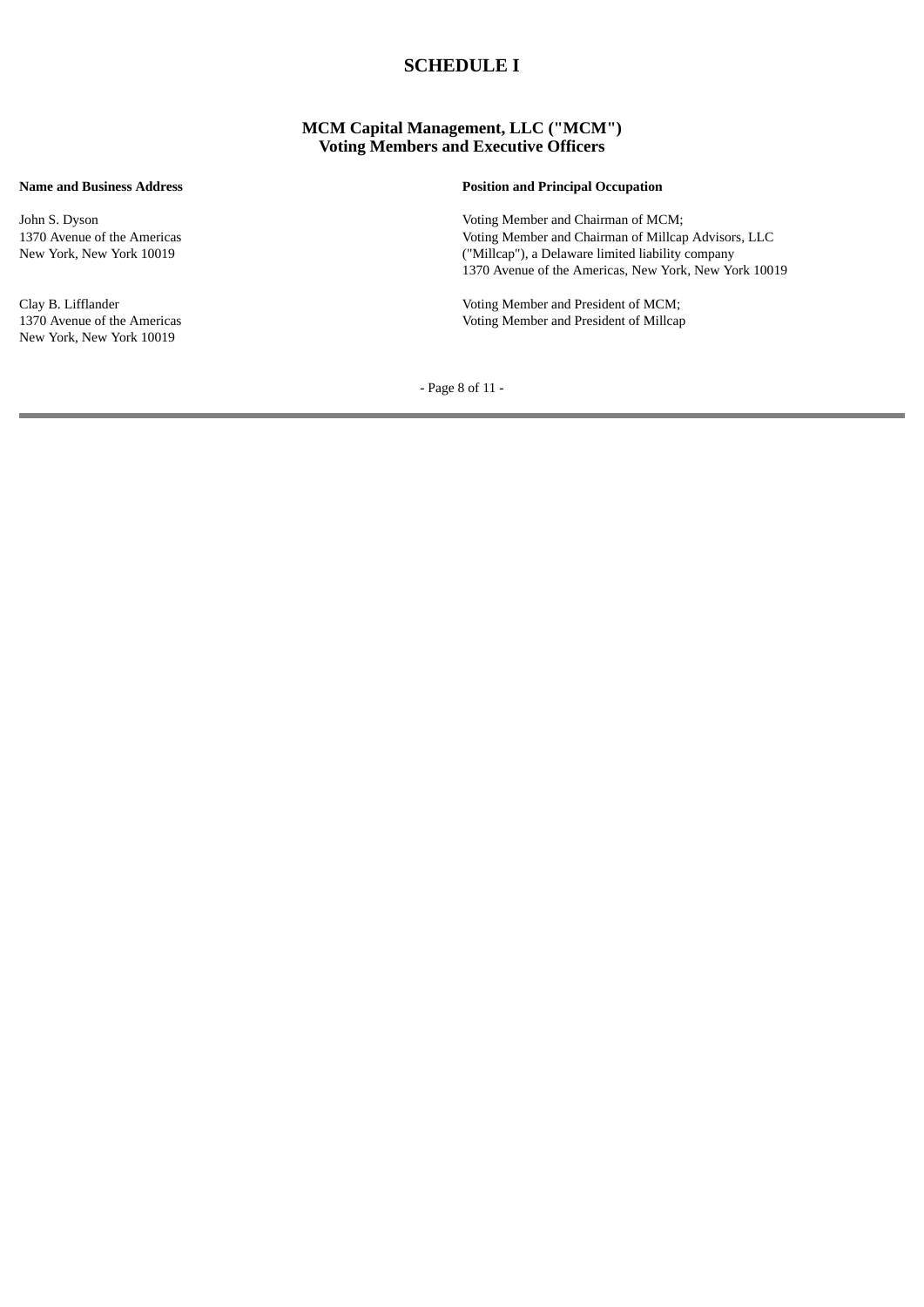# **SCHEDULE II**

#### OPEN MARKET PURCHASES BY MMI INVESTMENTS DURING THE PAST 60 DAYS

| <b>Trade Date</b> | <b>Number of Shares</b> | <b>Price/Share</b> |
|-------------------|-------------------------|--------------------|
| 09/28/06          | 269,500                 | \$5.56             |
| 09/29/06          | 250,000                 | 5.65               |
| 10/02/06          | 300,000                 | 5.66               |
| 10/03/06          | 275,000                 | 5.64               |
| 10/04/06          | 400,000                 | 5.73               |
| 10/05/06          | 400,000                 | 5.79               |
| 10/06/06          | 400,000                 | 5.83               |
| 10/09/06          | 200,000                 | 5.87               |
| 10/10/06          | 176,200                 | 5.90               |
| 10/11/06          | 1,000,000               | 6.00               |
| 10/13/06          | 250,000                 | 5.98               |
| 10/16/06          | 205,800                 | 6.01               |
| 10/17/06          | 250,000                 | 6.03               |
| 10/18/06          | 600,000                 | 6.23               |
| 10/19/06          | 300,000                 | 6.27               |
| 10/20/06          | 700,000                 | 6.59               |
| 10/23/06          | 600,000                 | 6.62               |
| 11/02/06          | 150,000                 | 6.62               |
| 11/03/06          | 1,200,000               | 6.77               |
| 11/06/06          | 2,056,000               | 6.83               |
| 11/07/06          | 1,000,000               | 6.81               |
| 11/08/06          | 350,000                 | 6.78               |
| 11/09/06          | 275,000                 | 6.80               |
| 11/10/06          | 175,000                 | 6.82               |
| 11/13/06          | 300,000                 | 6.93               |
| 11/14/06          | 500,000                 | 6.99               |
| 11/15/06          | 250,000                 | 7.07               |
| 11/16/06          | 1,025,000               | 7.05               |
| 11/17/06          | 1,000,000               | 6.99               |
| 11/20/06          | 1,125,000               | 6.93               |
| 11/21/06          | 400,000                 | 6.96               |
| 11/22/06          | 200,000                 | 7.04               |

- Page 9 of 11 -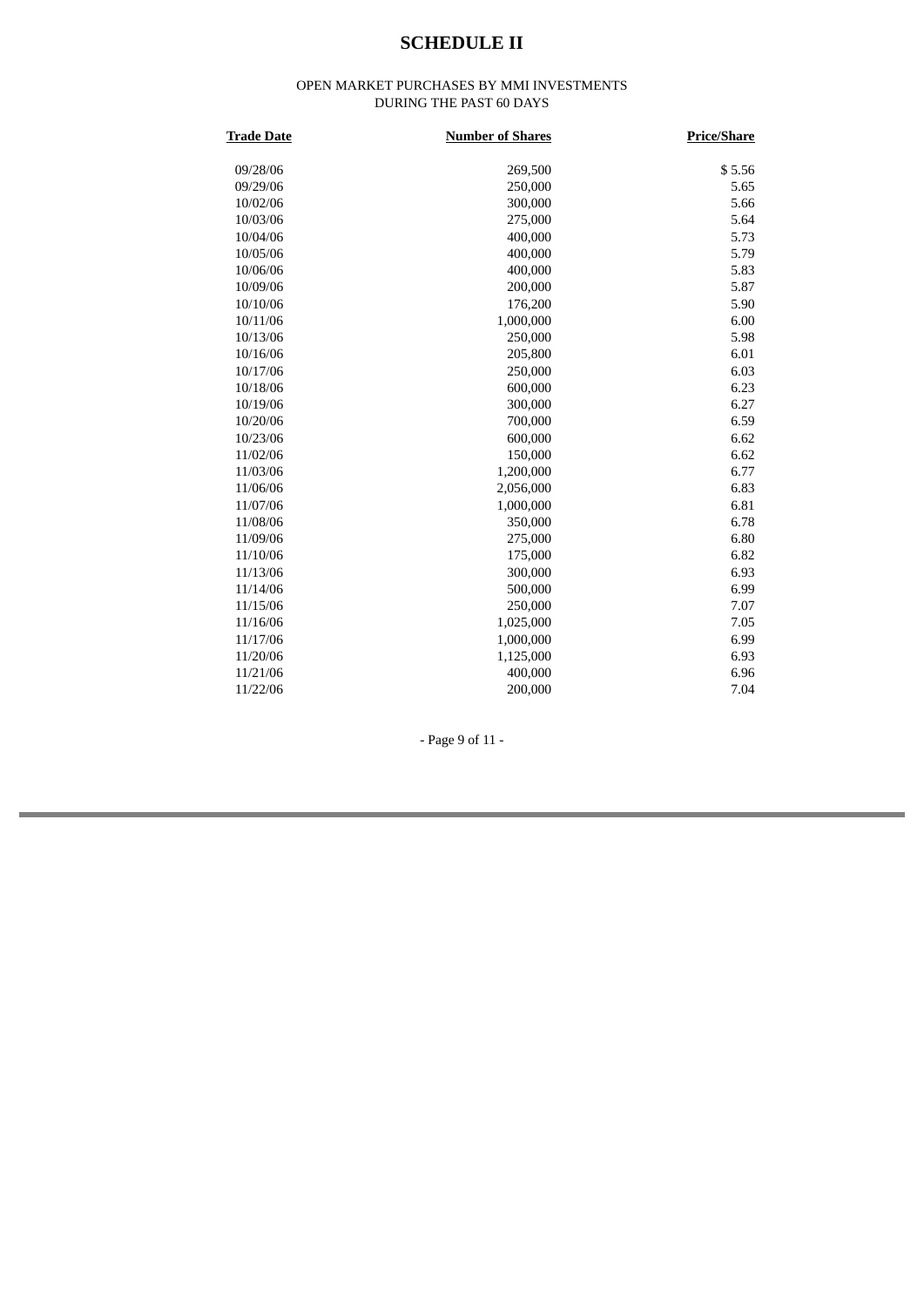# **EXHIBIT INDEX**

# **Number Description** 1. Joint Filing Agreement dated as of November 27, 2006, by and between MMI Investments and MCM - Page 10 of 11 -